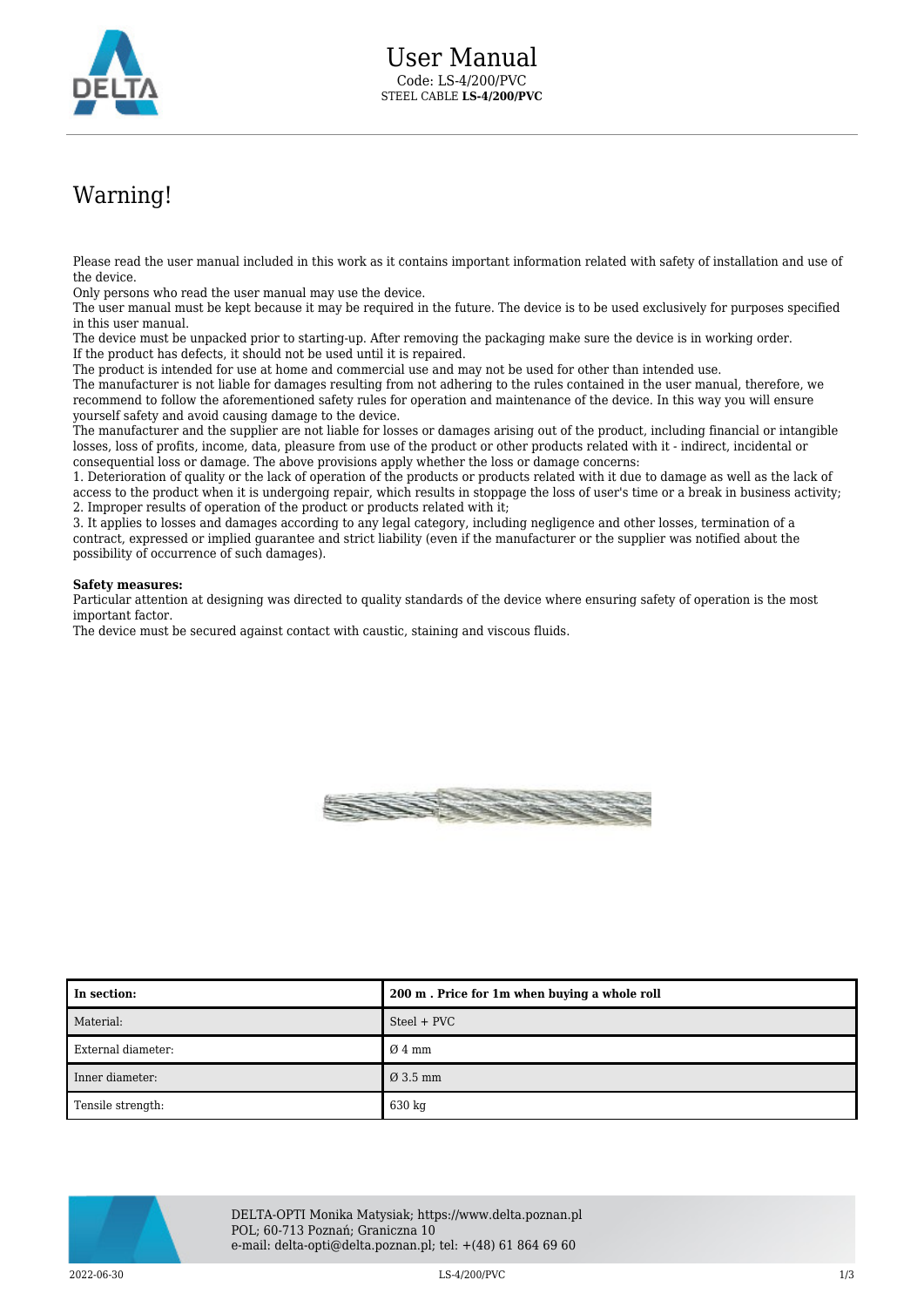

| Guarantee:                                                                                                 | $2\ \mathrm{years}$ |
|------------------------------------------------------------------------------------------------------------|---------------------|
| Longitudinal section of the line and dimensions:<br>4 mm<br>$3,5 \text{ mm}$<br>Cross section of the line: |                     |
|                                                                                                            |                     |



2022-06-30 LS-4/200/PVC 2/3